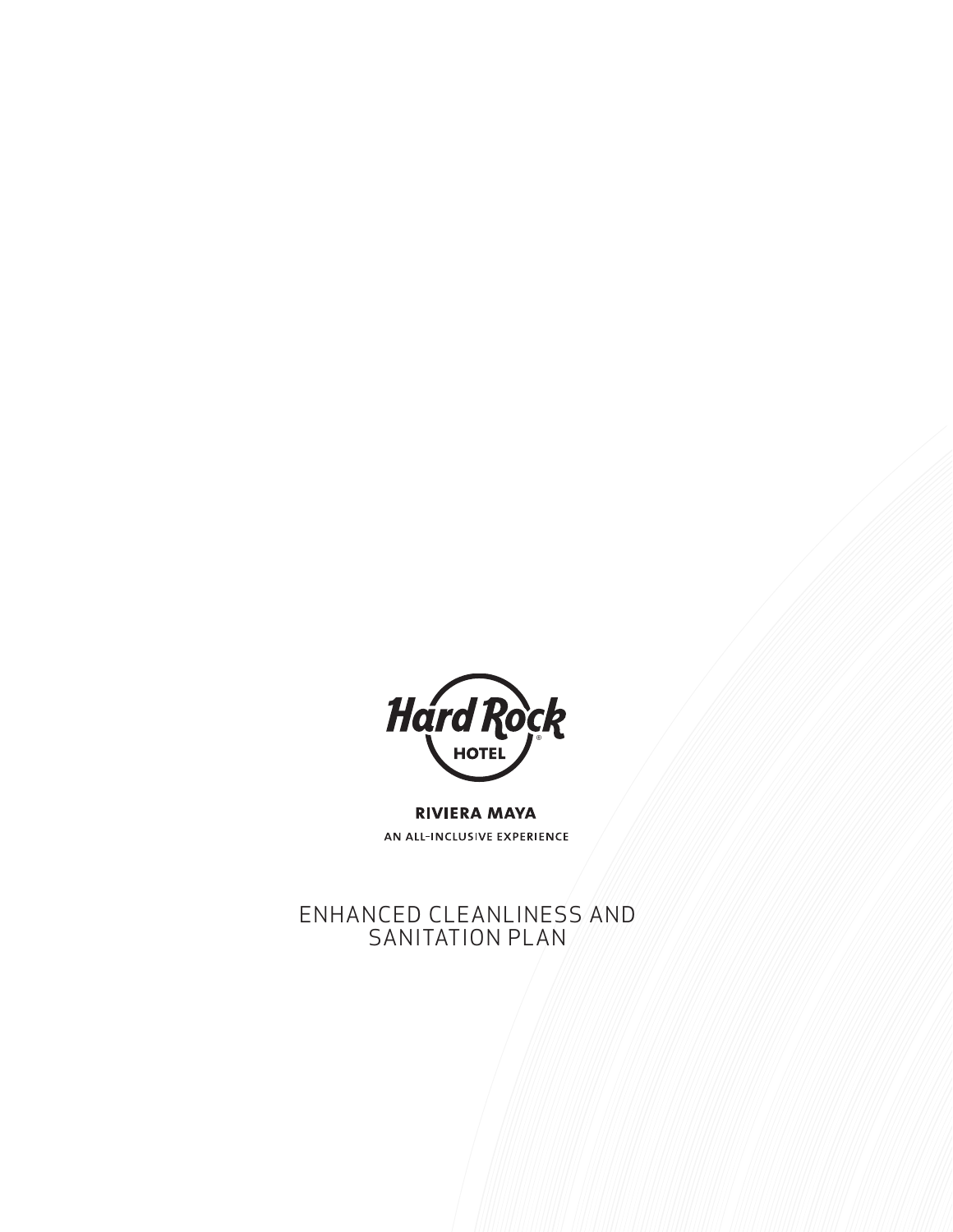

The health, safety and wellbeing of our guests, partners and staff are number one priority at Hard Rock Hotel Riviera Maya**.** We continue to closely monitor the COVID-19 global situation, and follow the guidelines and recommendations issued by the World Health Organization (WHO), Centers for Disease Control (CDC), and local and national health authorities to ensure a clean and safe environment for everyone.

In our company's 30+ years of hotel operations, we have always strictly enforced internationally recognized regulations and standards of guest and employee sanitation. With that said, in light of the recent global pandemic, we fully recognize that further enhancing every aspect of our health and safety measures is not an option.

We have developed a comprehensive, enhanced cleanliness and sanitation plan that consists of added precautionary measures throughout all aspects of the guest and team member experience. Hard Rock Hotel Riviera Maya will also implement the global Hard Rock SAFE + SOUND program powered by Ecolab, which includes detailed guidelines and protocols followed by all branded properties around the world.



In the following pages, you will find a summary of our enhanced protocols, which we hope will provide you with some comfort and peace of mind when planning your next vacation with us.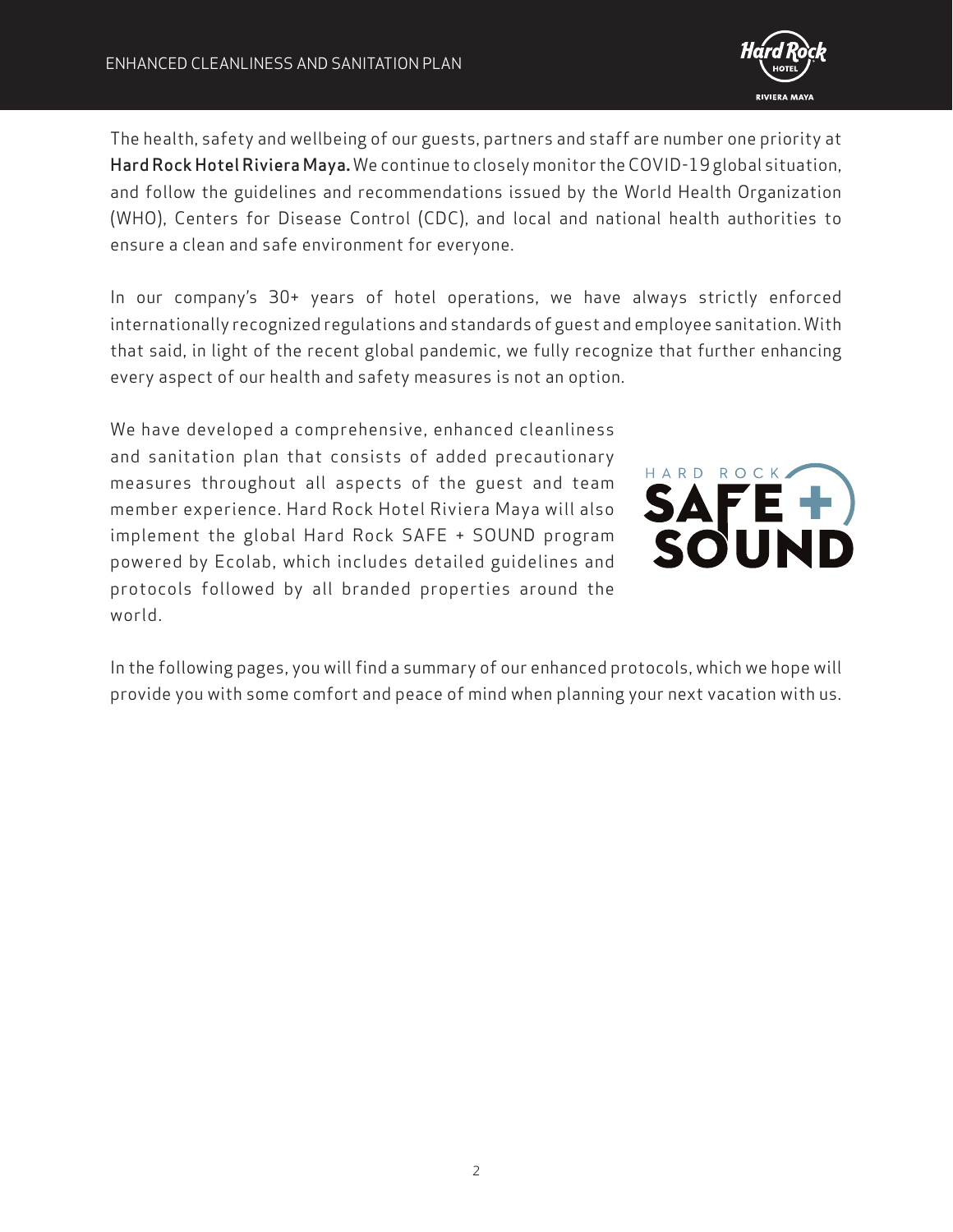

**1. Employee & Guest Health:** The health, wellbeing and safety of our guests and employees are number one priority.

Facial Coverings: The use of facial coverings/face masks is required for hotel guests in all public areas with the exception of outdoor spaces, by the pool or beach or while actively eating and/or drinking or smoking. Designated areas include common indoor spaces such as the hotel lobby, retail stores, elevators, waiting areas of common facilities (like spa, salon, restaurants or bars), and the theater. Staff are required to wear facial coverings/face masks at all times, both indoors and out among other PPE. Facial coverings/face masks with a clear mouth screen are available to staff in order to effectively communicate with guests that are hearing impaired or suffer from hearing loss.

Hand Sanitizer and Wipes: Antibacterial hand-sanitizing stations will be placed throughout the entrances of hotels, reception areas, elevators, fitness centers, meeting spaces and any other public areas where contact among guests or employees is possible. Additionally, portable handwashing stations will be available at events.

Additional Signage: Signage has been placed throughout back-of-house and guest areas reminding guests and employees of important health and hygiene protocols such as the correct handwashing technique, and practicing social distancing.

Medical Assistance: Continued staffing of an onsite doctor 24/7. Employees have been instructed to follow the correct protocol of identifying and/or responding to any presumed cases of the virus, or any other illnesses. Staff is ready to assist all guests with receiving the appropriate medical assistance as needed.

Minimal Contact: Guests and employees are advised through different channels in the hotels to minimize physical contact as much as possible, such as handshakes. Instead, they are encouraged to use the contactless greeting that we have implemented and will be promoting.

**2. Employee Protocols:** The following protocols apply to all hotel staff in every department.

Handwashing: We have reinforced with every employee the need to follow the correct handwashing techniques either every 60 minutes, or at the following times: using the restroom, sneezing, touching the face, contact with another individual, blowing the nose, cleaning, sweeping, mopping, smoking, eating, drinking, going on break and before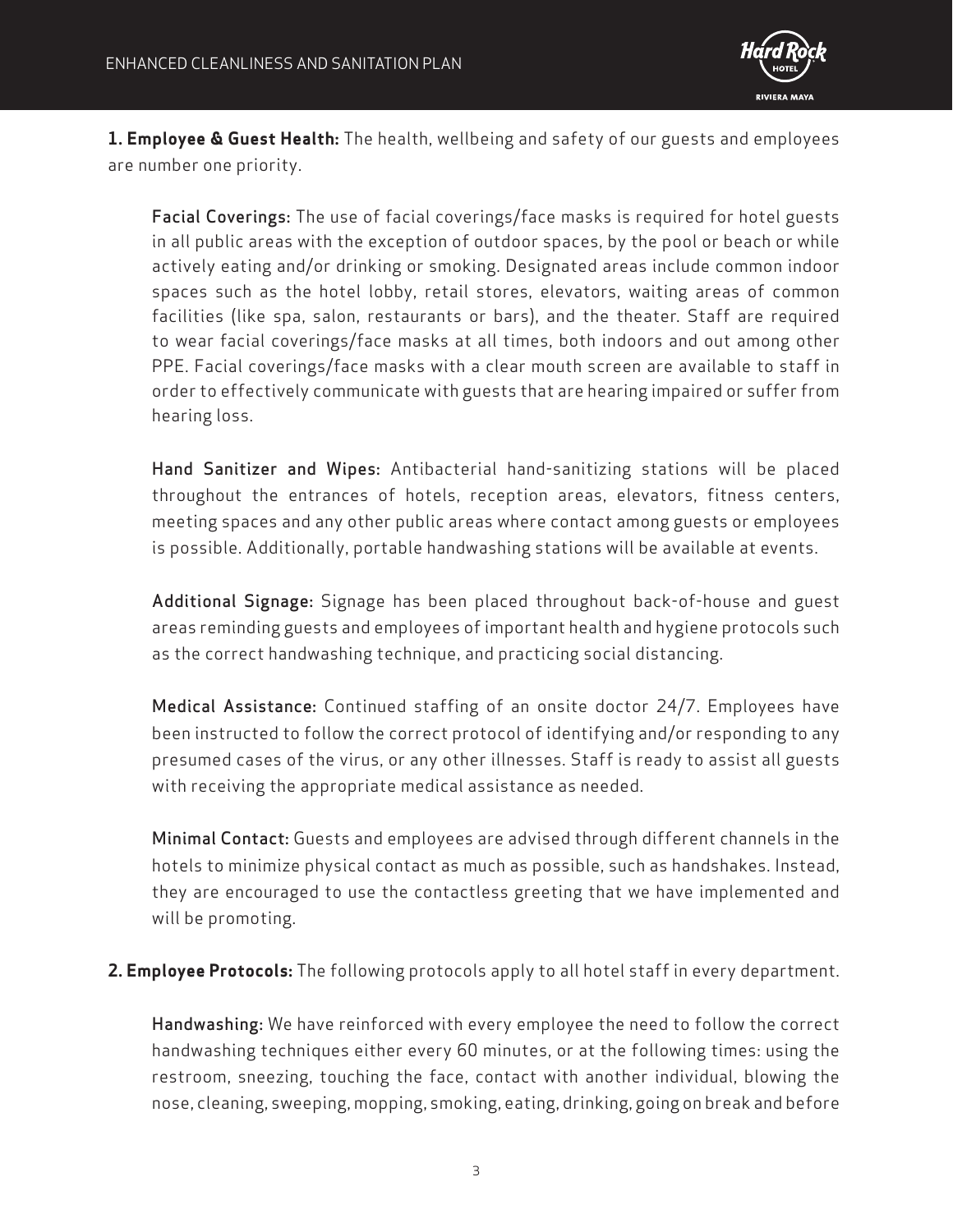

or after starting a shift. If a sink is unavailable, employees are instructed to use an alcohol-based sanitizer. This is enforced through close monitoring and documentation by supervisors.

Training: All employees have received comprehensive training on COVID-19 safety protocols; this includes training on identifying any flu or virus-like symptoms among guests, and follow a firm protocol to report to a medical official. Additionally, employees will continue to receive training on global standards of sanitation set forth by third parties, such as Ecolab and NSF.

Employee Health Checks: All employees will be closely monitored for any flu or virusassociated symptoms upon entering and exiting the hotel facilities on a daily basis, including a temperature reading. If employees are feeling sick or experiencing any symptoms, they are instructed to stay home.

Personal Protective Equipment (PPE): All employees will be required to wear the appropriate PPE based on their role and responsibilities and in adherence to government regulations and medical guidance. This includes authorized face masks and gloves.

**3. Cleaning Protocols and Sanitation:** We use cleaning products such as Ecolab and standards that meet EPA (Environmental Protection Agency) guidelines and are approved for use and effective against viruses, bacteria and other airborne and bloodborne pathogens.

Common Areas: We have increased the frequency of deep-cleaning and disinfecting all common and public spaces (in addition to back of house areas) with an emphasis on high-contact surfaces such as front desk check-in counters, elevators and elevator buttons, door handles, public bathrooms, room keys and locks, ATMs, handrails, tables, gym equipment, kids club, dining surfaces seating areas, pool chairs and more.

## Guest Rooms:

- Extremely strict sanitizing protocols and world-recognized standards are used to clean guest rooms, with an emphasis on high-contact surfaces such as television, remote controls, phone, faucets, door, closet and drawer handles, curtains, light switches, air conditioning thermostats, balcony items, and more.
- New protocols include minimization of team member interaction with guests inside the room, including servicing while the guest is not in the room. Additionally, to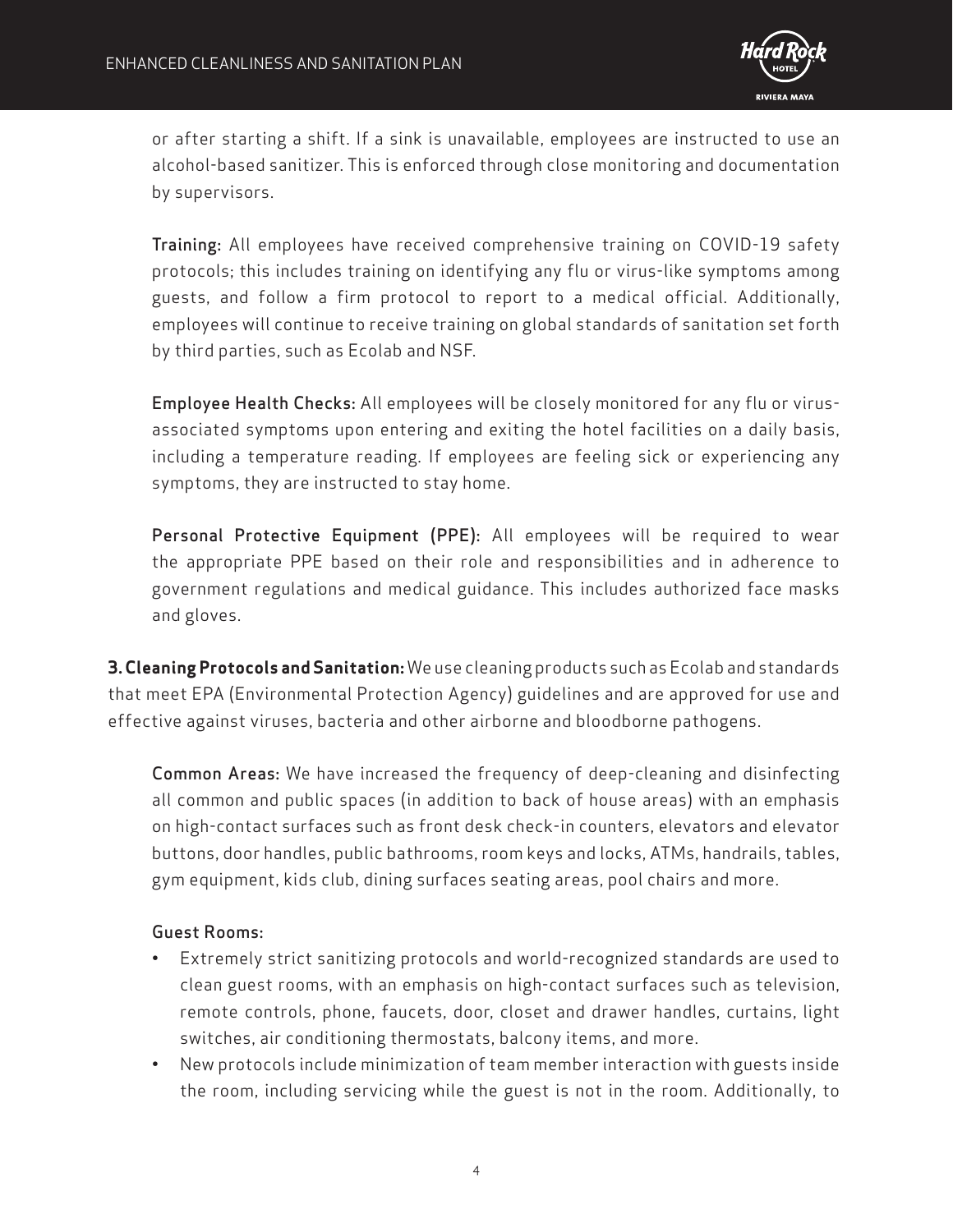

minimize team member interaction with guests in the room, rooms will be cleaned every other day or upon request during your stay.

Air Conditioning and Filters: The frequency of air filter replacement and HVAC system cleaning has been increased.

Laundry: All bed linen and laundry will be changed regularly and continue to be washed in accordance with international standards of sanitation. Dirty linen will be bagged in the guest room to eliminate excess contact while being transported to the laundry facility.

**4. Physical Distancing:** Guests and employees are instructed to practice physical distancing by standing six feet away from other groups who are not traveling with them; this includes while standing in lines, waiting for elevators (including limited capacity), or walking throughout the hotel.

Furniture Placement: The placement of furniture in common areas such as swimming pools, lobbies, and other public and back-of-house spaces has been rearranged to allow for increased spacing between guests and employees.

Lines: All areas where guests or employees lineup will be clearly marked for appropriate physical distancing. This includes check-in, check-out, elevator lobbies, coffee shops and dining outlets.

F&B Outlets: Restaurants, cafes, bars and lounges will reduce seating capacities to allow for a minimum of six feet between each seated group/party of guests.

Meetings, Conventions, Events: Standard measurements in meeting and event layouts have been redesigned to ensure necessary physical distance between attendees. Self-serve buffet offerings will be eliminated from meetings and events and replaced with plated food-service.

5. Guest Experience: We have looked at every step of the guest journey and defined specific protocols for each aspect that will ensure the safety and wellbeing of our guests and employees, while maintaining the level of service that you have come to expect.

Transfers: Guests who book through our in-house transfer company, OnTour, will receive hand-sanitizing gel. OnTour personnel are also disinfecting the vehicles rigorously between each passenger ride.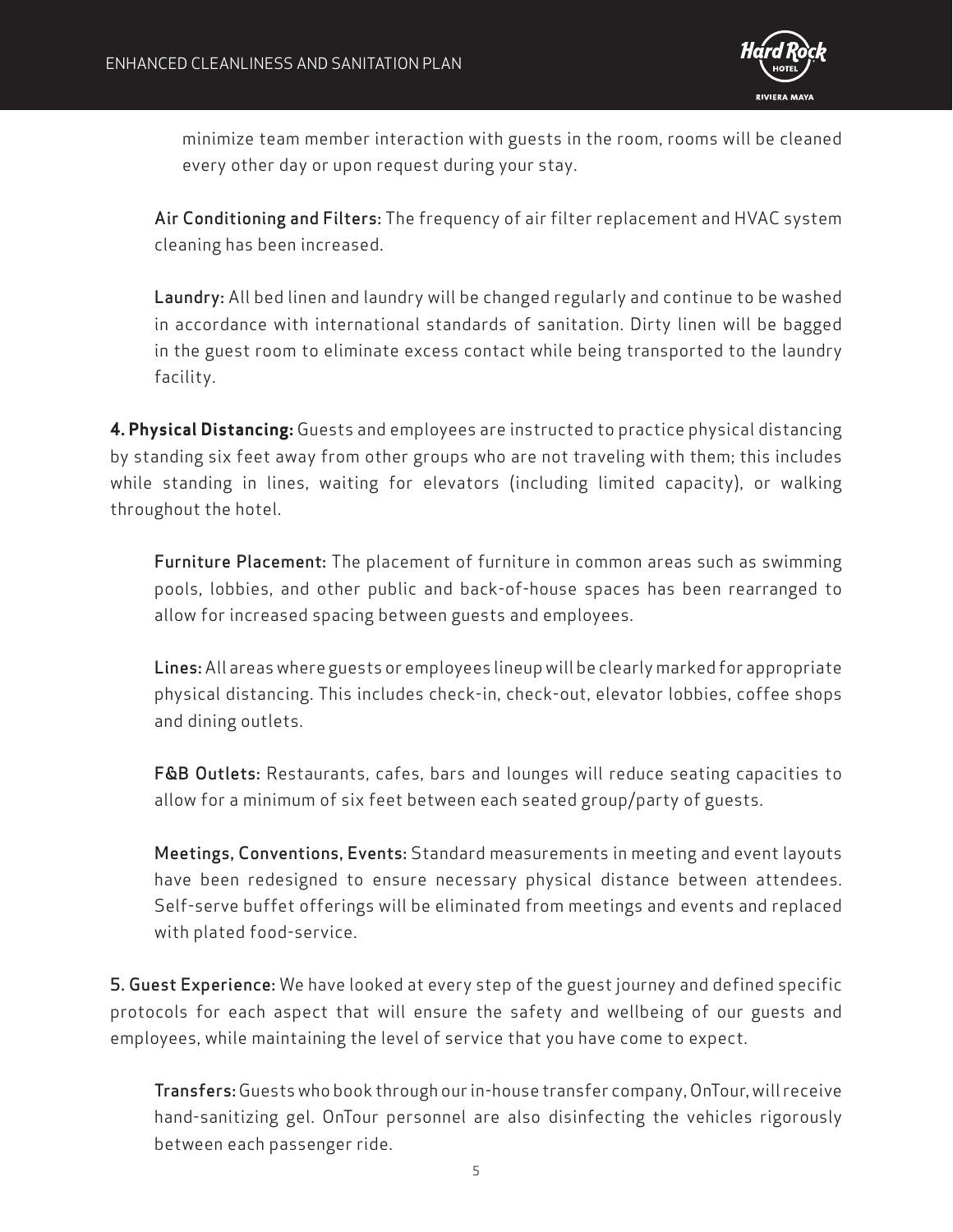

Check-in & Check-out:

- Luggage: Luggage items will be disinfected upon guest arrival by the bellboys.
- Temperature Reading: Guest temperatures will be checked upon arrival via a thermal camera. Anyone displaying a temperature over 38˚ C / 100.4˚ F will be moved into a private area, and a second reading will be taken by the onsite doctor. Guests with elevated temperatures will not be permitted into the hotel. Wristbands & Keys: All hotel wristbands and keys will be disinfected prior to providing these to guests.
- Registration Forms & Bills: Upon requesting guests to sign registration forms or bills, they will be handed a disinfected pen which will be immediately disinfected by staff. Disinfectant wipes will be available at the check-in desk.
- Passports/IDs & Credit Cards: As it is required to keep a copy of official ID/ passport and a credit card on file, the scanner will be disinfected between each use.

## Amenities:

- Spa & Beauty Salon: Appointments will be limited and scheduled with enough time in between to disinfect areas accordingly. Staff will wear appropriate PPE at all times, and cabins will be fully equipped with soap, hand-sanitizing gel, and cleaning supplies.
- Fitness Center: Fitness center is open at a limited capacity. Equipment and machines are disinfected regularly according to high standards of sanitation between each use. Signage along with disinfectant wipes have been placed to remind guests to sanitize their station after and before each use. Some machines were removed from the fitness center in order to create appropriate physical distance between each guest.
- Pool & Beach Service: Pool and beach chairs will be cleaned between every use, and spaced out to ensure appropriate physical distancing. Additionally, pool chlorine levels will be safely elevated within a permitted range, but pool activities will be temporarily suspended.
- Trolley and Golf Cart Transportation: These will be disinfected thoroughly between each route.
- Golf Clubs: Golf carts and equipment will be disinfected between each use. A sanitizing spray and microfiber cloth will be provided to each guest with their golf cart.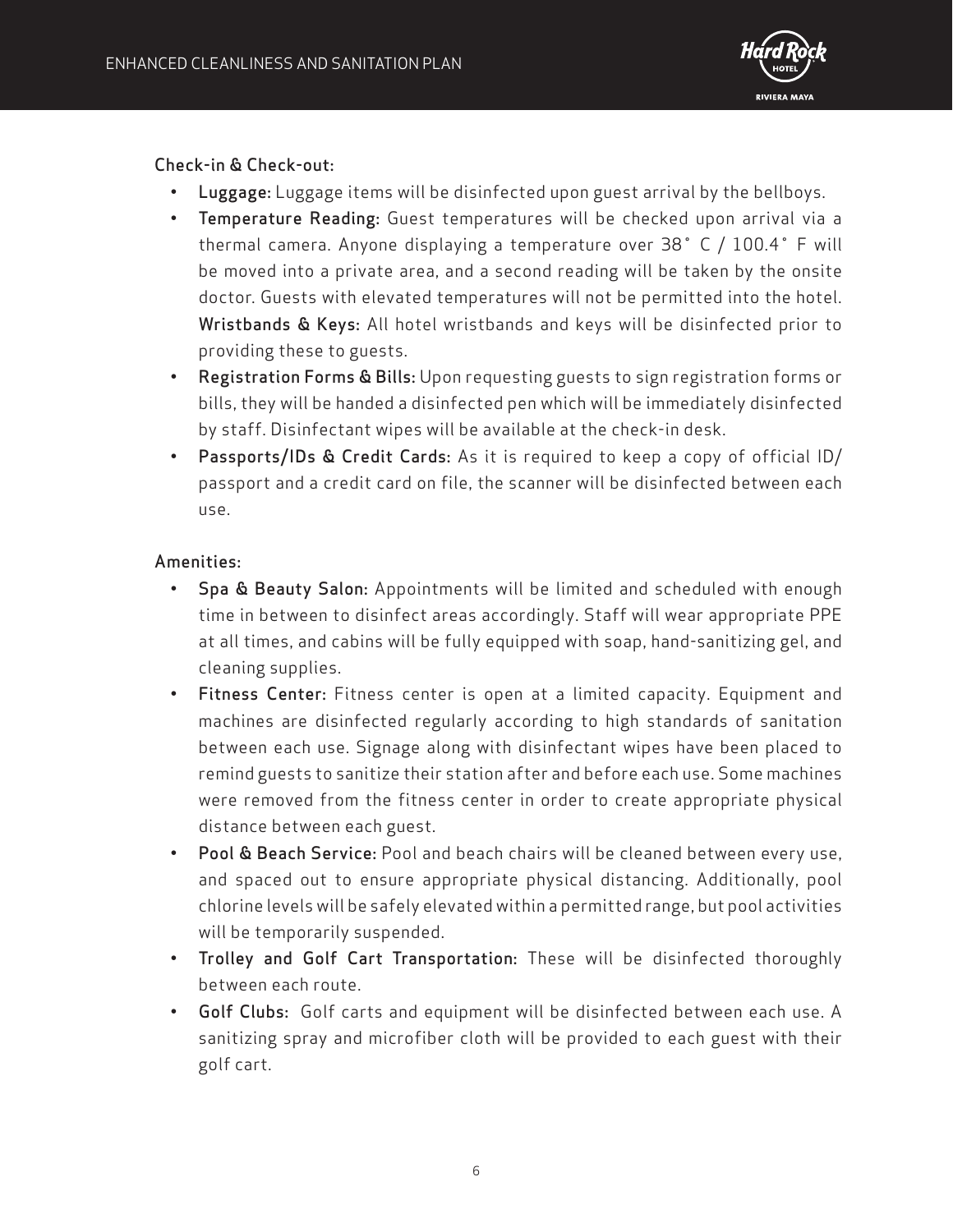

• Kids Club: Children with symptoms will not be admitted into the kids club and the facility will undergo frequent and rigorous disinfection, while kids and employees will practice correct hygiene and hand sanitizing techniques.

Offsite Tours and Excursions: Pending protocols from tour providers who operate offsite tours and excursions. These may vary depending on the provider, however, the hotels are making sure all of them follow the necessary hygiene and safety protocols established by the different authorities.

## Entertainment

- Theater Shows: Theater seating and capacity to be revised to allow for appropriate distancing between groups of guests. Staff will usher guests and assist with guest movement and flow to ensure physical distancing protocols are followed as they enter and exit the theater.
- Nightclubs: Nightclubs will remain closed for the time being as we wait on further guidance from local authorities and medical experts.

**6. F&B Service:** We will continue to reinforce our internationally recognized methods of identifying and managing food safety related risk, including Hazard Analysis Critical Control Points (HACCP), and adhering to strict global brand standards in addition to third-party standards such as NSF.

Assisted Buffet Service: All guests must wear facial coverings when not seated at their table, including in the buffet line. Social distancing is enforced throughout the restaurant, in addition to the singlefile buffet line as indicated by signage, stanchions and floor markings. Beverage service is offered table side, along with individually rolled cutlery to minimize contact.

Menus: Restaurant menus will be available through a QR code and on one-time-use disposable handouts to minimize exposure and contact.

These practices are focused on safeguarding the health and wellbeing of our guests and employees. We look forward to welcoming you to comfortably enjoy a safe vacation environment at our hotel. For more information on our precautionary measures and protocols, you may visit the hotel's website.